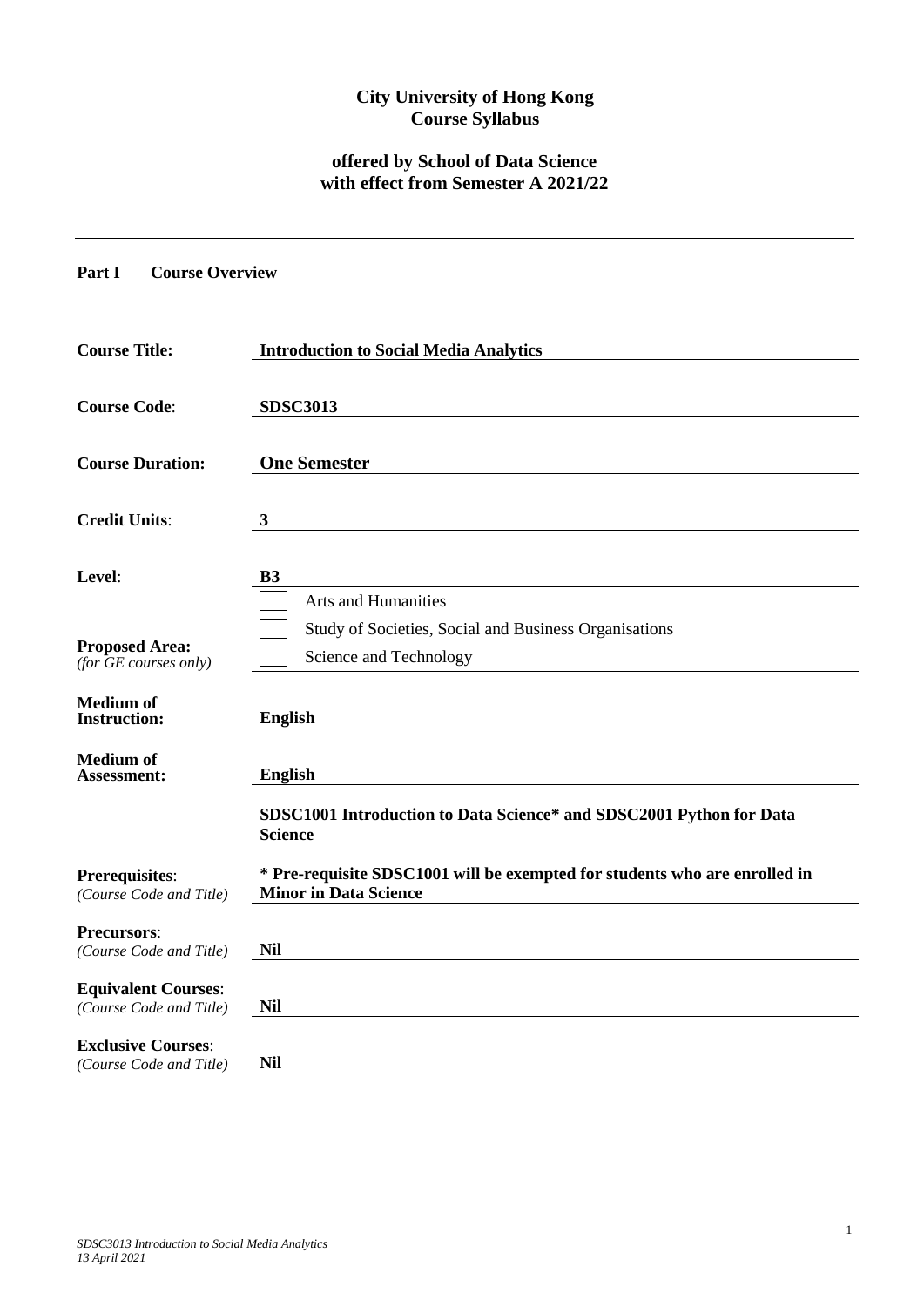## **Part II Course Details**

### **1. Abstract**

*(A 150-word description about the course)*

Social media analytics is widely used in various social media companies to guide the design, production, delivery, consumption, and evaluation of their products such as news, entertainment, advertising, etc. This course provides students with an extensive exposure to the industry practices of social media analytics. Topics include technical infrastructure, business operations, regulatory systems, user profiling, content recommenders, computational advertising, and project management.

## **2. Course Intended Learning Outcomes (CILOs)**

*(CILOs state what the student is expected to be able to do at the end of the course according to a given standard of performance.)*

| No. | $CLOS$ <sup>#</sup>                                          | Weighting*  | Discovery-enriched |    |    |
|-----|--------------------------------------------------------------|-------------|--------------------|----|----|
|     |                                                              | (i f)       | curriculum related |    |    |
|     |                                                              | applicable) | learning outcomes  |    |    |
|     |                                                              |             | (please tick where |    |    |
|     |                                                              |             | appropriate)       |    |    |
|     |                                                              |             | A1                 | A2 | A3 |
| 1.  | Explain clearly fundamental process and specific practices   | 20%         | اد                 |    |    |
|     | of social media analytics                                    |             |                    |    |    |
| 2.  | Classify various functions of data analytics in social media | 20%         | $\mathcal{L}$      | N  |    |
|     | business operations                                          |             |                    |    |    |
| 3.  | Evaluate existing practices in social media analytics and    | 30%         | اد                 | ٦l |    |
|     | seek ways to improve the existing practices                  |             |                    |    |    |
| 4.  | Apply appropriate principles and methods to solve given      | 30%         | N                  | N  |    |
|     | practical problems in social media analytics                 |             |                    |    |    |
|     |                                                              |             |                    |    |    |

*\* If weighting is assigned to CILOs, they should add up to 100%.* 100%

*# Please specify the alignment of CILOs to the Gateway Education Programme Intended Learning outcomes (PILOs) in Section A of Annex.* 

*A1: Attitude* 

*Develop an attitude of discovery/innovation/creativity, as demonstrated by students possessing a strong sense of curiosity, asking questions actively, challenging assumptions or engaging in inquiry together with teachers.*

*A2: Ability*

*Develop the ability/skill needed to discover/innovate/create, as demonstrated by students possessing critical thinking skills to assess ideas, acquiring research skills, synthesizing knowledge across disciplines or applying academic knowledge to self-life problems.*

A3: *Accomplishments*

*Demonstrate accomplishment of discovery/innovation/creativity through producing /constructing creative works/new artefacts, effective solutions to real-life problems or new processes.*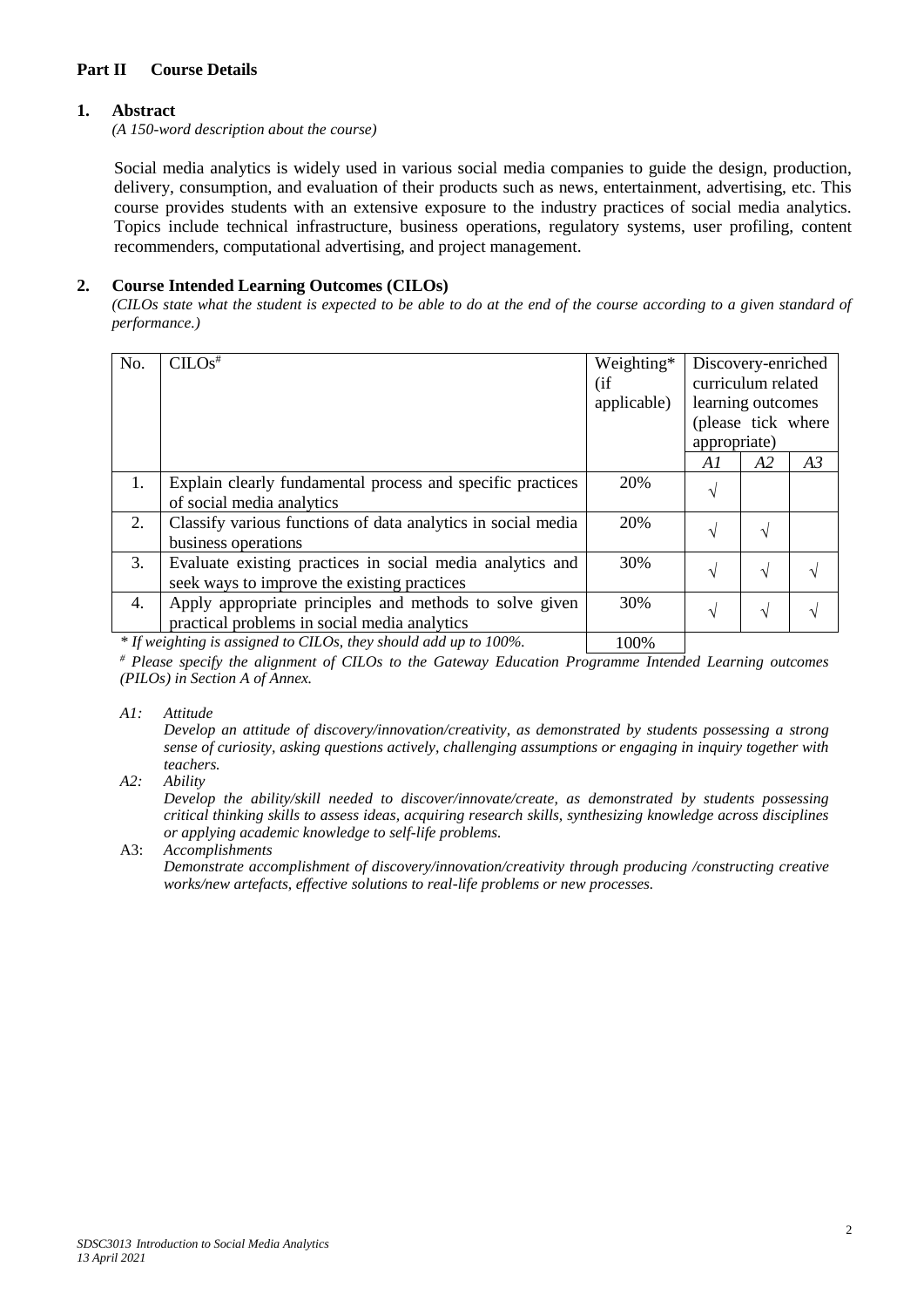# **3. Teaching and Learning Activities (TLAs)**

*(TLAs designed to facilitate students' achievement of the CILOs.)*

| <b>TLA</b>               | <b>Brief Description</b>                                                                                                                                        | CILO No. |                             | Hours/week<br>(if applicable) |                |                        |
|--------------------------|-----------------------------------------------------------------------------------------------------------------------------------------------------------------|----------|-----------------------------|-------------------------------|----------------|------------------------|
|                          |                                                                                                                                                                 |          | $\mathcal{D}_{\mathcal{L}}$ | 3                             | $\overline{A}$ |                        |
| Lecture                  | Learning through <b>teaching</b> is primarily<br>based on lectures.                                                                                             |          |                             |                               |                | 26 hours in total      |
| Tutorial                 | Learning through practicing in lab-based<br>tutorials.                                                                                                          |          |                             |                               |                | 13 hours in total      |
| Case studies             | Describe and critique classic cases of<br>social media analytics.                                                                                               |          |                             |                               |                | in or after<br>classes |
| Take-home<br>assignments | Learning through in-class or take-home<br>assignments is primarily based on<br>interactive problem solving and hands-on<br>exercises allowing instant feedback. |          |                             | V                             |                | in or after class      |

# **4. Assessment Tasks/Activities (ATs)**

*(ATs are designed to assess how well the students achieve the CILOs.)*

| <b>Assessment Tasks/Activities</b>     |            | CILO No.       |   |            | Weighting* | Remarks                                                                                                                                                                                                                                                       |  |
|----------------------------------------|------------|----------------|---|------------|------------|---------------------------------------------------------------------------------------------------------------------------------------------------------------------------------------------------------------------------------------------------------------|--|
|                                        |            | $\overline{2}$ | 3 | 4          |            |                                                                                                                                                                                                                                                               |  |
| Continuous Assessment: 40%             |            |                |   |            |            |                                                                                                                                                                                                                                                               |  |
| Test                                   | V          | V              | V | V          | 20-40%     | Questions are designed for<br>the basic industry<br>operations of social media<br>analytics to see how well<br>the students have learned<br>the fundamental concepts<br>and methods, and<br>applications of analytics<br>algorithms in real world<br>context. |  |
| Hands-in assignments                   |            |                | V | $\sqrt{ }$ | $0 - 20%$  | These are skills based<br>assessment to enable<br>students to demonstrate the<br>basic concepts, methods and<br>algorithms of social media<br>analytics, and applications<br>of analytics algorithms in<br>some applications.                                 |  |
| Examination: 60% (duration: 2 hours)   | $\sqrt{ }$ | V              | V | V          | 60%        | Examination questions are<br>designed to see how far<br>students have achieved their<br>intended learning outcomes.                                                                                                                                           |  |
| *The weightings should add up to 100%. | 100%       |                |   |            |            |                                                                                                                                                                                                                                                               |  |

For a student to pass the course, at least 30% of the maximum mark for the examination must be obtained.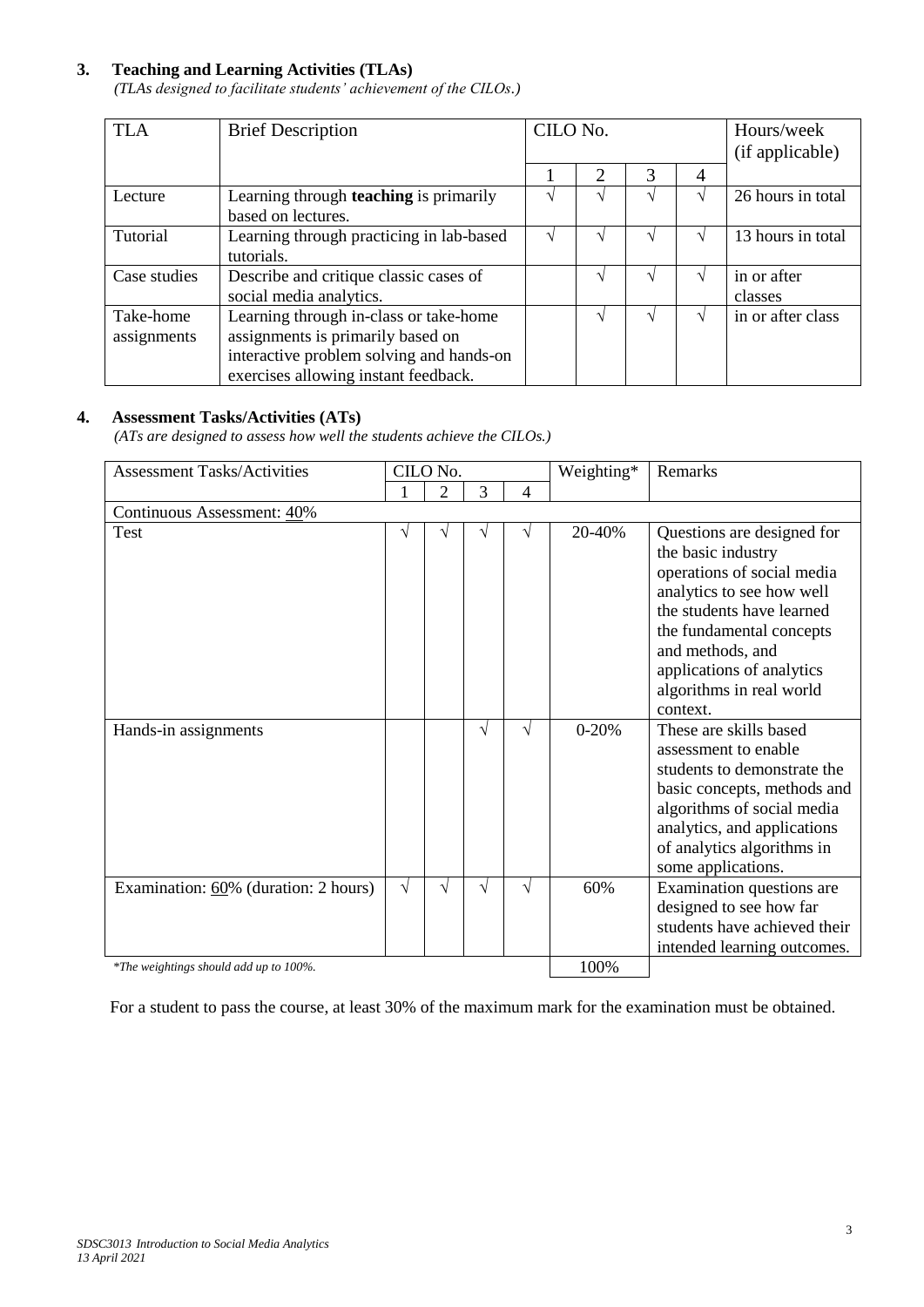# **5. Assessment Rubrics**

*(Grading of student achievements is based on student performance in assessment tasks/activities with the following rubrics.)*

| <b>Assessment Task</b>  | Criterion                                                                                                                                  | Excellent     | Good          | Fair          | Marginal     | Failure                                    |
|-------------------------|--------------------------------------------------------------------------------------------------------------------------------------------|---------------|---------------|---------------|--------------|--------------------------------------------|
|                         |                                                                                                                                            | $(A+, A, A-)$ | $(B+, B, B-)$ | $(C+, C, C-)$ | (D)          | (F)                                        |
| <b>Test</b>             | Ability to understand and apply common industry practices<br>of social media analytics.                                                    | High          | Significant   | Moderate      | <b>Basic</b> | Not even<br>reaching<br>marginal<br>levels |
| Hands-in<br>assignments | Ability to learn the basic concepts, apply methods of social<br>media analytics, and design relevant studies for industry<br>applications. | High          | Significant   | Moderate      | <b>Basic</b> | Not even<br>reaching<br>marginal<br>levels |
| Examination<br>3.       | Ability to solve conceptual and operational questions using<br>social media analytics.                                                     | High          | Significant   | Moderate      | <b>Basic</b> | Not even<br>reaching<br>marginal<br>levels |